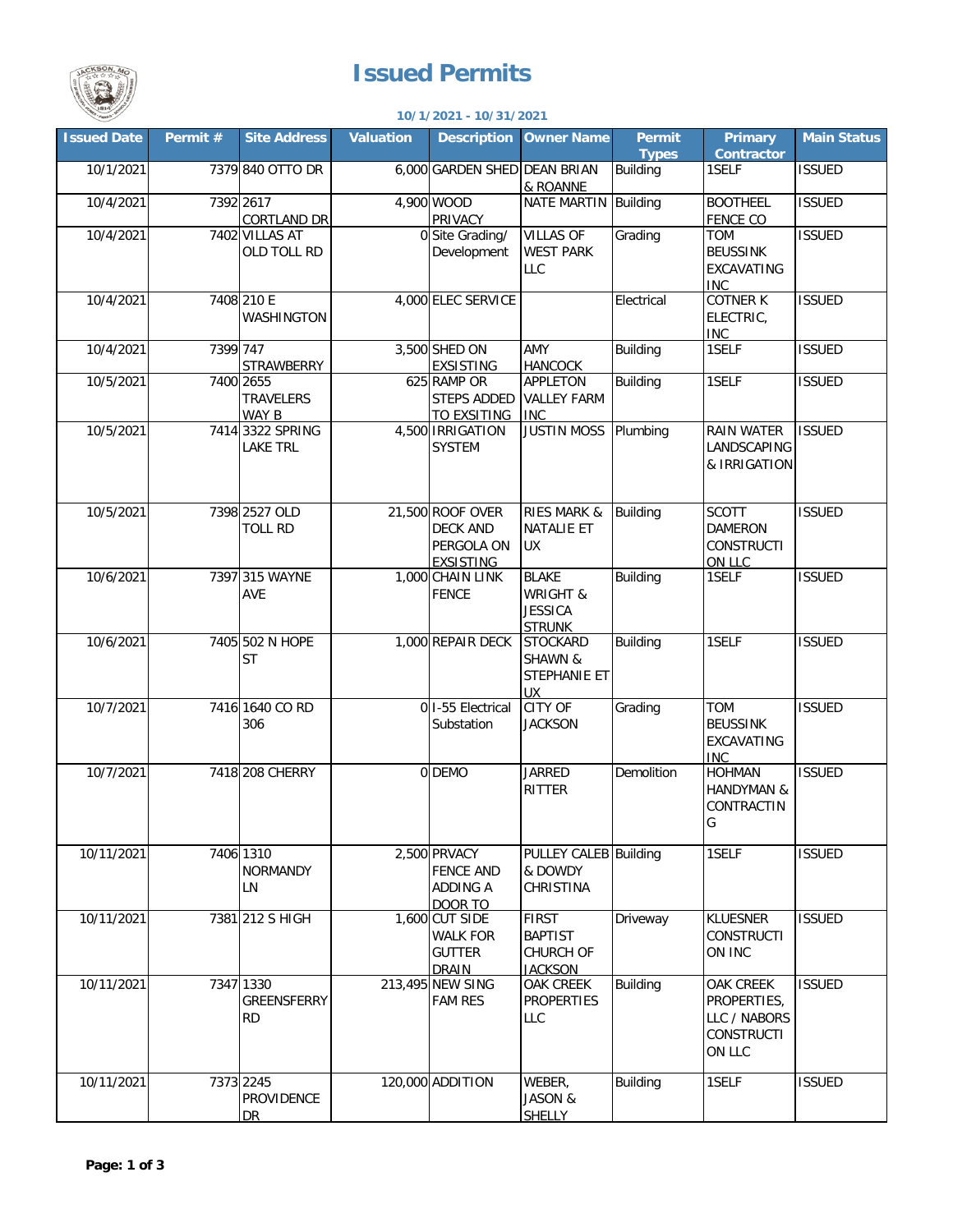| 10/12/2021 |          | 7425 2738 RIDGE    |               | 600 REPLACING           | <b>JACKSON</b>                | Electrical      | <b>FRANCIS</b>             | <b>ISSUED</b>   |
|------------|----------|--------------------|---------------|-------------------------|-------------------------------|-----------------|----------------------------|-----------------|
|            |          | <b>WAY</b>         |               | CONDUIT                 | <b>MICHAEL A</b>              |                 | <b>IVANOVICH</b>           |                 |
|            |          |                    |               | <b>UNDER METER</b>      |                               |                 | <b>ELECTRIC</b>            |                 |
| 10/13/2021 |          | 7407 488 & 490 E   |               | 306,090 NEW DUPLEX      | <b>JANNINGS</b>               | <b>Building</b> | <b>JENNINGS</b>            | <b>ISSUED</b>   |
|            |          | Deerwood DR        |               |                         | <b>MASONRY</b>                |                 | <b>MASONRY</b>             |                 |
|            |          |                    |               |                         |                               |                 | CONTRACTOR                 |                 |
|            |          |                    |               |                         |                               |                 | S, LLC                     |                 |
| 10/13/2021 |          | 7410 409 N         |               | 100 EXTEND DECK POWELL  |                               | <b>Building</b> | 1SELF                      | <b>ISSUED</b>   |
|            |          | SHAWNEE            |               | <b>AROUND</b>           | <b>BRIAN L &amp;</b>          |                 |                            |                 |
|            |          |                    |               |                         |                               |                 |                            |                 |
|            | 7411 965 | <b>BLVD</b>        |               | <b>ABOVE</b>            | <b>ANGELA M</b>               |                 |                            |                 |
| 10/13/2021 |          |                    |               | 3,000 PRIVACY           | <b>OBERMANN</b>               | <b>Building</b> | SOUTHEAST                  | <b>ISSUED</b>   |
|            |          | GREENSFERRY        |               | <b>FENCE</b>            | <b>ARTHUR L</b>               |                 | <b>FENCE &amp; RAIL</b>    |                 |
|            |          | <b>RD</b>          |               |                         | <b>TRUST ETAL</b>             |                 |                            |                 |
| 10/13/2021 |          | 7412 596 CANYON    |               | 10,000 6' VINYL         | ANGELA                        | <b>Building</b> | 1SELF                      | <b>ISSUED</b>   |
|            |          | <b>TRL</b>         |               | <b>FENCE</b>            | <b>POWELL</b>                 |                 |                            |                 |
| 10/14/2021 |          | 7428 805 DREW      |               | 850 REPAIR              | <b>CHRIS</b>                  | Plumbing        | <b>MONROE</b>              | <b>ISSUED</b>   |
|            |          | <b>AVE</b>         |               | <b>SEWER LINE</b>       | <b>KOEHLER</b>                |                 | <b>PLUMBING &amp;</b>      |                 |
|            |          |                    |               |                         |                               |                 | HEATING CO,                |                 |
|            |          |                    |               |                         |                               |                 | <b>INC</b>                 |                 |
| 10/14/2021 |          | 7429 1005          |               | 150 UPDATING            | <b>JEREMY</b>                 | Electrical      | 1SELF                      | <b>COMPLETE</b> |
|            |          | <b>GREENSFERRY</b> |               | PANEL BOX               | <b>VOSHAGE</b>                |                 |                            |                 |
| 10/14/2021 |          | 7386 1112 HANNAH   |               | 6,000 ROOF              | <b>BRETT</b>                  | Electrical      | <b>MRV</b>                 | <b>ISSUED</b>   |
|            |          | <b>ST</b>          |               | <b>MOUNTED</b>          | <b>BURFORD</b>                |                 | SERVICES LLC               |                 |
|            |          |                    |               | <b>SOLAR</b>            |                               |                 | <b>DBA</b>                 |                 |
|            |          |                    |               | <b>PANELS</b>           |                               |                 | <b>STATEWIDE</b>           |                 |
|            |          |                    |               |                         |                               |                 |                            |                 |
| 10/14/2021 |          | 7387 708 N         |               | 12,000 INSTALL          | <b>BEATTIE TOM Electrical</b> |                 | <b>SOLAR</b><br><b>MRV</b> | COMPLETE        |
|            |          |                    |               |                         |                               |                 |                            |                 |
|            |          | <b>FARMINGTON</b>  |               | SOLAR                   | <b>DEAN</b>                   |                 | SERVICES LLC               |                 |
|            |          | <b>RD</b>          |               | <b>PANELS ON</b>        |                               |                 | <b>DBA</b>                 |                 |
|            |          |                    |               | <b>ROOF</b>             |                               |                 | <b>STATEWIDE</b>           |                 |
|            |          |                    |               |                         |                               |                 | <b>SOLAR</b>               |                 |
| 10/14/2021 |          | 7388 1031 W        |               | 8,100 SOLAR PANEL       | MICHEAL                       | Electrical      | <b>MRV</b>                 | <b>ISSUED</b>   |
|            |          | Independence       |               | <b>INSTALL ON</b>       | <b>FOLLOWER</b>               |                 | SERVICES LLC               |                 |
|            |          |                    |               | <b>ROOF</b>             |                               |                 | <b>DBA</b>                 |                 |
|            |          |                    |               |                         |                               |                 | <b>STATEWIDE</b>           |                 |
|            |          |                    |               |                         |                               |                 | SOLAR                      |                 |
| 10/14/2021 |          | 7389 2503          |               | 4,000 INSTALL           | <b>DANIEL RICH</b>            | Electrical      | <b>MRV</b>                 | <b>ISSUED</b>   |
|            |          | JONATHAN DR        |               | <b>SOLAR</b>            |                               |                 | <b>SERVICES LLC</b>        |                 |
|            |          |                    |               | <b>PANELS ON</b>        |                               |                 | <b>DBA</b>                 |                 |
|            |          |                    |               | <b>ROOF</b>             |                               |                 | <b>STATEWIDE</b>           |                 |
|            |          |                    |               |                         |                               |                 |                            |                 |
| 10/15/2021 |          | 7413 2623 S HOPE   |               | 600 SHED 12X22          | <b>SHIRLEY</b>                | <b>Building</b> | <b>SOLAR</b><br>1SELF      | <b>ISSUED</b>   |
|            |          | <b>ST</b>          |               |                         | <b>HOPPER</b>                 |                 |                            |                 |
|            |          |                    |               |                         |                               |                 |                            |                 |
| 10/15/2021 |          | 7401 2903 S OLD    | 2,720,000 NEW |                         | SAPPINGTON                    | <b>Building</b> | THE COLLIN                 | <b>ISSUED</b>   |
|            |          | ORCHARD RD         |               | <b>WAREHOUSE</b>        | GARY H &                      |                 | MCCLANAHAN                 |                 |
|            |          |                    |               |                         | LADONNA L                     |                 | CO                         |                 |
| 10/18/2021 |          | 7431 1220          |               | 1,000 REPAIR            | COTNER                        | Plumbing        | OBERMANN                   | <b>ISSUED</b>   |
|            |          | <b>HIGHLAND DR</b> |               | <b>WATER</b>            | JEFFRY D &                    |                 | <b>HEATING &amp;</b>       |                 |
|            |          |                    |               | SERVICE LINE ERIN M     |                               |                 | PLUMBING                   |                 |
|            |          |                    |               |                         | <b>RIGDON ET</b>              |                 | <b>LLC</b>                 |                 |
|            |          |                    |               |                         | UX.                           |                 |                            |                 |
| 10/18/2021 |          | 7424 451 Cane      |               | 0 Serve Pro New BRS LLC |                               | Grading         | COLUMBIA                   | <b>ISSUED</b>   |
|            |          | Creek Road         |               | Facility                |                               |                 | <b>CONSTRUCTI</b>          |                 |
|            |          |                    |               |                         |                               |                 | ON CORP                    |                 |
| 10/18/2021 |          | 7420 3573 DANA DR  |               | 3,325 CHAIN LINK        | <b>MICHAEL</b>                | <b>Building</b> | <b>UFO FENCING</b>         | <b>ISSUED</b>   |
|            |          |                    |               | <b>FENCE</b>            | <b>BASS</b>                   |                 |                            |                 |
| 10/19/2021 |          | 7421 208 CHERRY    |               | 1,000 REPLACE           | <b>JARRED</b>                 | <b>Building</b> | <b>HOHMAN</b>              | <b>ISSUED</b>   |
|            |          |                    |               |                         |                               |                 |                            |                 |
|            |          | ST                 |               | ROTTEN DECK RITTER      |                               |                 | <b>HANDYMAN &amp;</b>      |                 |
|            |          |                    |               | AND POST                |                               |                 | CONTRACTIN                 |                 |
|            |          |                    |               |                         |                               |                 | G                          |                 |
|            |          |                    |               |                         |                               |                 |                            |                 |
| 10/19/2021 |          | 7422 2302          |               | 18,000 TEAR OUT         | <b>HANNAH</b>                 | Driveway        | <b>DENTON</b>              | <b>ISSUED</b>   |
|            |          | <b>WHITNEY</b>     |               | AND REPLACE PREST       |                               |                 | <b>HARDSCAPES</b>          |                 |
|            |          | <u>Jean Dr</u>     |               | <b>DRIVEWAY</b>         |                               |                 | <b>LLC</b>                 |                 |